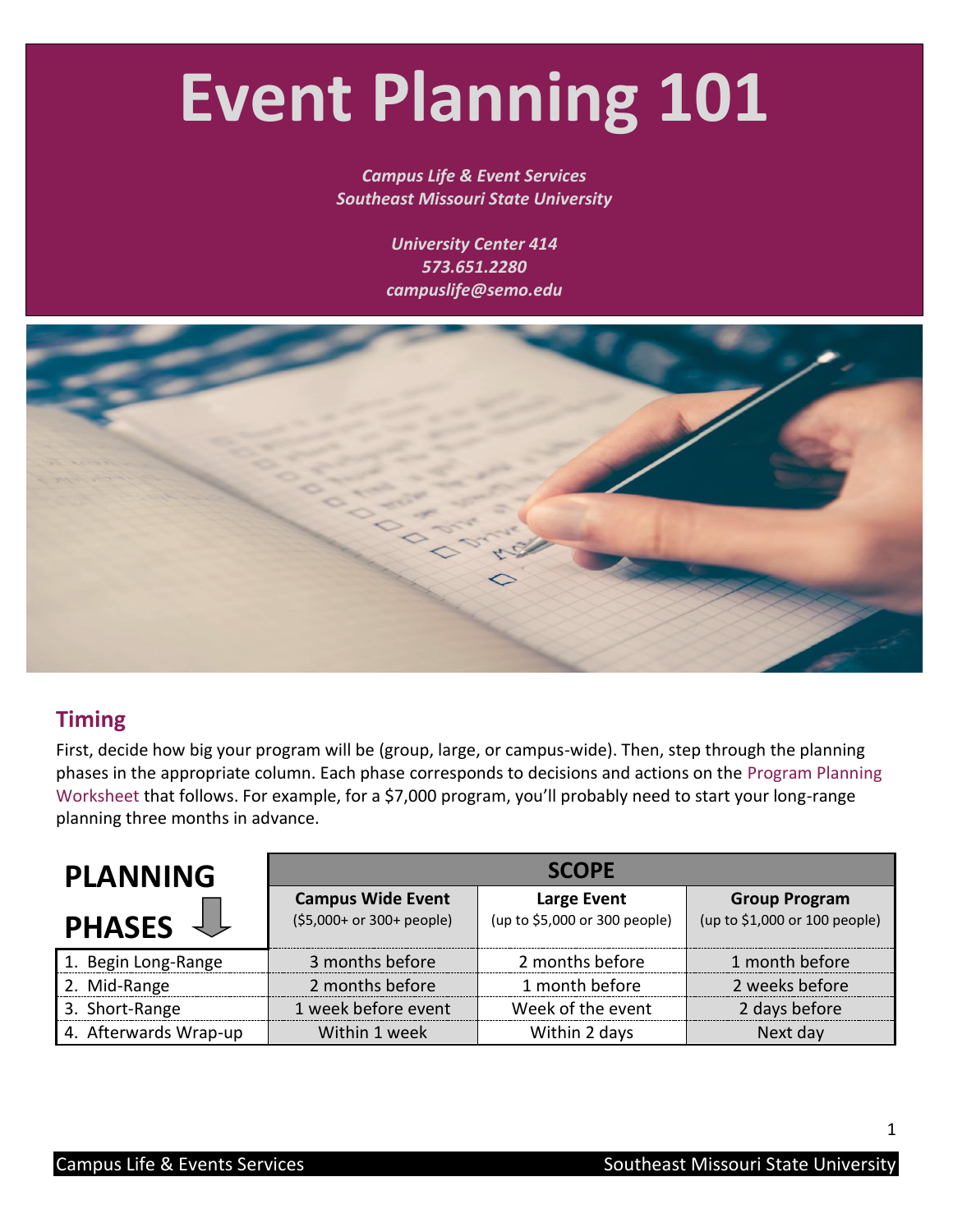## **Funding & Budgeting**

Some resources to consider:

|                        | <b>ELIGIBILITY</b>  | <b>AMOUNT</b>      | <b>RESTRICTIONS</b>                                                                   | <b>NOTES</b>      |
|------------------------|---------------------|--------------------|---------------------------------------------------------------------------------------|-------------------|
| <b>Student</b>         | Any registered      | Up to 10% of the   | Must be open to entire                                                                | Process begins by |
| <b>Government (SG)</b> | student             | SG budget (per     | student body. All                                                                     | contacting SG     |
|                        | organization        | available funds)   | promo materials must                                                                  | Treasurer.        |
|                        |                     |                    | recognize SG                                                                          |                   |
|                        |                     |                    | sponsorship.                                                                          |                   |
| D.I.C.E. (Dollars      | Any registered      | Up to \$750 per    | Event must occur                                                                      | Must complete     |
| for Innovative         | student             | event or \$350 per | Thursday – Sunday                                                                     | request form &    |
| <b>Campus Events)</b>  | organization or     | DJ                 | after 5 pm. Must                                                                      | evaluation form   |
|                        | individual student  |                    | include logo on promo                                                                 | (UC 414).         |
|                        |                     |                    | materials.                                                                            |                   |
| <b>Other Resources</b> |                     |                    | University organizations (i.e., Residence Hall Association, Hall Councils) and other  |                   |
|                        |                     |                    | offices (i.e., VP's and Deans) may have funds available for programs that advance the |                   |
|                        | University mission. |                    |                                                                                       |                   |

<span id="page-1-0"></span>Note: This chart is provided for information purposes only. The organizations set their own policies and application/request processes.

For more detailed information about funding and budgeting, see the *Funding & Finances* section of the [Student Organization Handbook.](http://www.semo.edu/campuslife/studentorgs/resources.html)

#### **Locations/Venues**

Choose among the many on-campus venues for your event:

| To Reserve, call University Scheduling at 573.651.2280. |           |
|---------------------------------------------------------|-----------|
| <b>UC Ballroom A&amp;B</b>                              | Up to 500 |
| UC Lobby                                                | $200+$    |
| <b>UC Meeting Rooms</b>                                 | Varies    |
| <b>UC Skylight Terrace</b>                              | 200       |
| <b>UC South Dining</b>                                  | 200       |
| <b>Academic Terraces</b>                                | $1,000+$  |
| Academic Auditorium                                     | 1,200     |
| Dempster Hall Glenn Auditorium, rm 105                  | 400       |
| Dempster Hall Atrium                                    | 120       |
| Crisp Hall Auditorium, rm 105                           | 100       |
| Johnson Hall Auditorium, rm 200                         | 100       |
| <b>Other Classrooms</b>                                 | Varies    |
|                                                         |           |
|                                                         |           |

| To Reserve, call Recreation Services at 573.651.2105. |             |
|-------------------------------------------------------|-------------|
| <b>Student Recreation Center</b>                      | Up to 5,000 |
|                                                       |             |
| Intramural Fields, Tennis Courts, Parker              | Varies      |
| Field, Brandt Field, & Sand Volleyball Courts         |             |
| Low Ropes Course                                      | Varies      |
|                                                       |             |
| To Reserve, call the Show Me Center at 573.651.2297.  |             |
| Show Me Center Arena                                  | 400-7,000   |
| <b>Meeting Rooms</b>                                  | 10-300      |
| Concourse                                             | 200         |

Note: The capacities listed are estimates that vary according to the set up. There may be costs associated with some of the locations.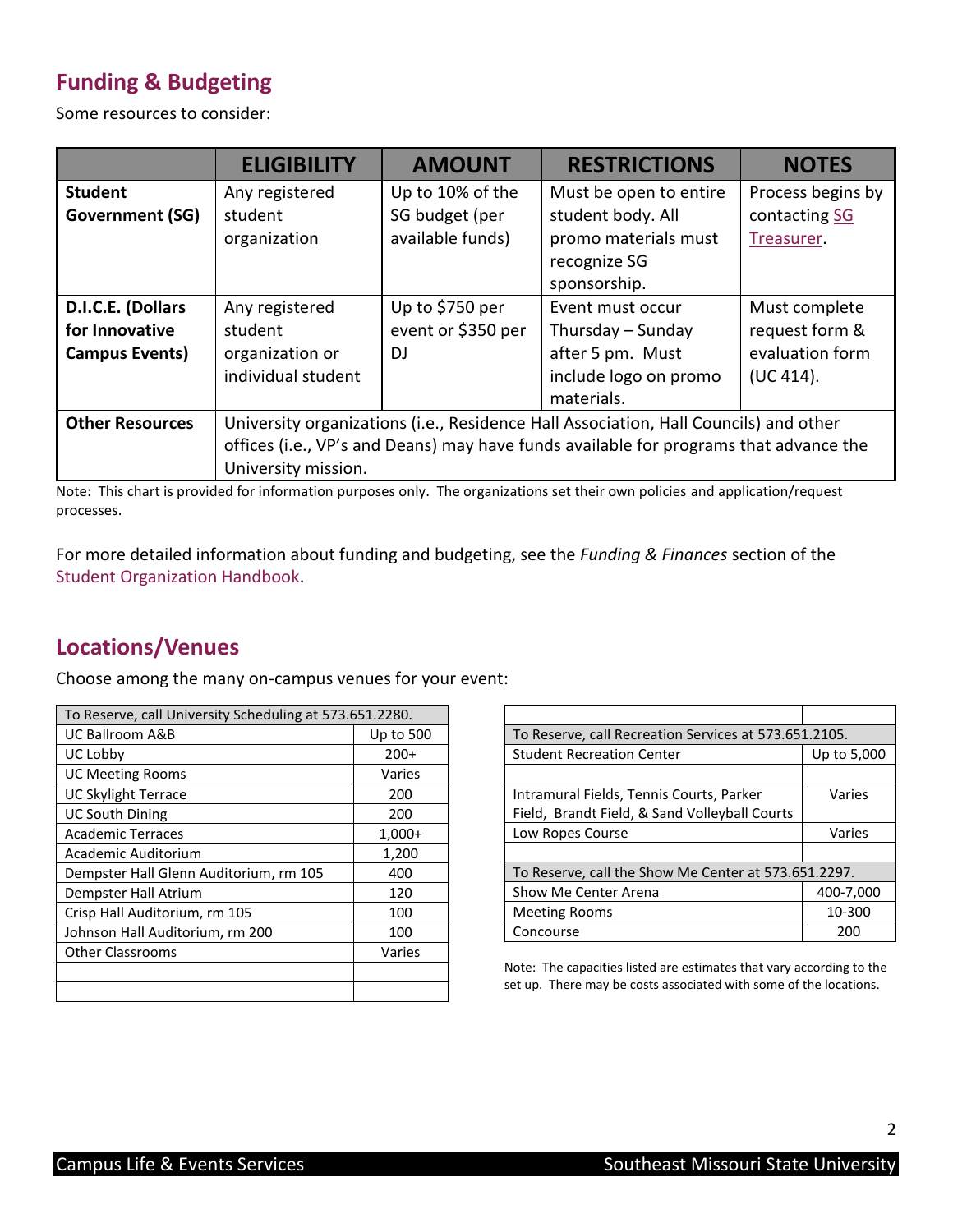## **Event Planning Worksheet**

Post for your organization and fill it in as you go:

| ORG.<br>TION(S).<br>∟ווי י | $FV$ $F^*$<br>. – N ' . | ----<br>"י | TIME. |
|----------------------------|-------------------------|------------|-------|
|                            |                         |            |       |

<span id="page-2-0"></span>

| <b>DECISIONS</b>                                                                  | <b>ACTIONS</b>    | <b>WHO</b> | <b>DEADLINES</b> | <b>DONE?</b> |
|-----------------------------------------------------------------------------------|-------------------|------------|------------------|--------------|
|                                                                                   | <b>LONG-RANGE</b> |            |                  |              |
| <b>NEEDS ASSESSMENT:</b>                                                          |                   |            |                  |              |
| □ What type of program would our constituents enjoy?                              |                   |            |                  |              |
| $\Box$ How does this event balance with others?                                   |                   |            |                  |              |
| RESEARCH:                                                                         |                   |            |                  |              |
| $\Box$ What programs are other schools finding success with?                      |                   |            |                  |              |
| □ Check out performers' videos & websites.                                        |                   |            |                  |              |
| $\Box$ Will the performer be in our area anyway?                                  |                   |            |                  |              |
| <b>BUDGET:</b>                                                                    |                   |            |                  |              |
| □ Consider co-sponsoring. Save money & increase attendance!                       |                   |            |                  |              |
| $\Box$ Don't forget hidden costs like hotel, food, stage rental, lighting, sound, |                   |            |                  |              |
| etc.                                                                              |                   |            |                  |              |
| □ Consider funding sources. Remember deadlines!                                   |                   |            |                  |              |
| Door-charge? Discount for students?                                               |                   |            |                  |              |
| PICKING A DATE: Give yourself enough time!                                        |                   |            |                  |              |
| □ Check the Campus Life & University calendars (Portal, SE Link, &                |                   |            |                  |              |
| Southeast website).                                                               |                   |            |                  |              |
| $\Box$ Check the facility availability (Event Services & Scheduling, Recreation   |                   |            |                  |              |
| Services, & Show Me Center)                                                       |                   |            |                  |              |
| $\square$ Consider what is happening in Cape Girardeau at the time.               |                   |            |                  |              |
| □ Common Hour?                                                                    |                   |            |                  |              |
| LOCATION:                                                                         |                   |            |                  |              |
| □ Consider projected attendance based on other similar programs.                  |                   |            |                  |              |
| $\Box$ Think about atmosphere and decorations.                                    |                   |            |                  |              |
| $\Box$ Do you need dressing rooms?                                                |                   |            |                  |              |
| □ Are sound and lights built in, or will you need to rent?                        |                   |            |                  |              |
| CALLING AN AGENT/CONTRACTING:                                                     |                   |            |                  |              |
| $\Box$ If you need to book outside performers, speakers, etc., contact the        |                   |            |                  |              |
| Campus Life office (573.651.2280) for help in calling the proper agency,          |                   |            |                  |              |
| negotiation, and contracting.                                                     |                   |            |                  |              |

3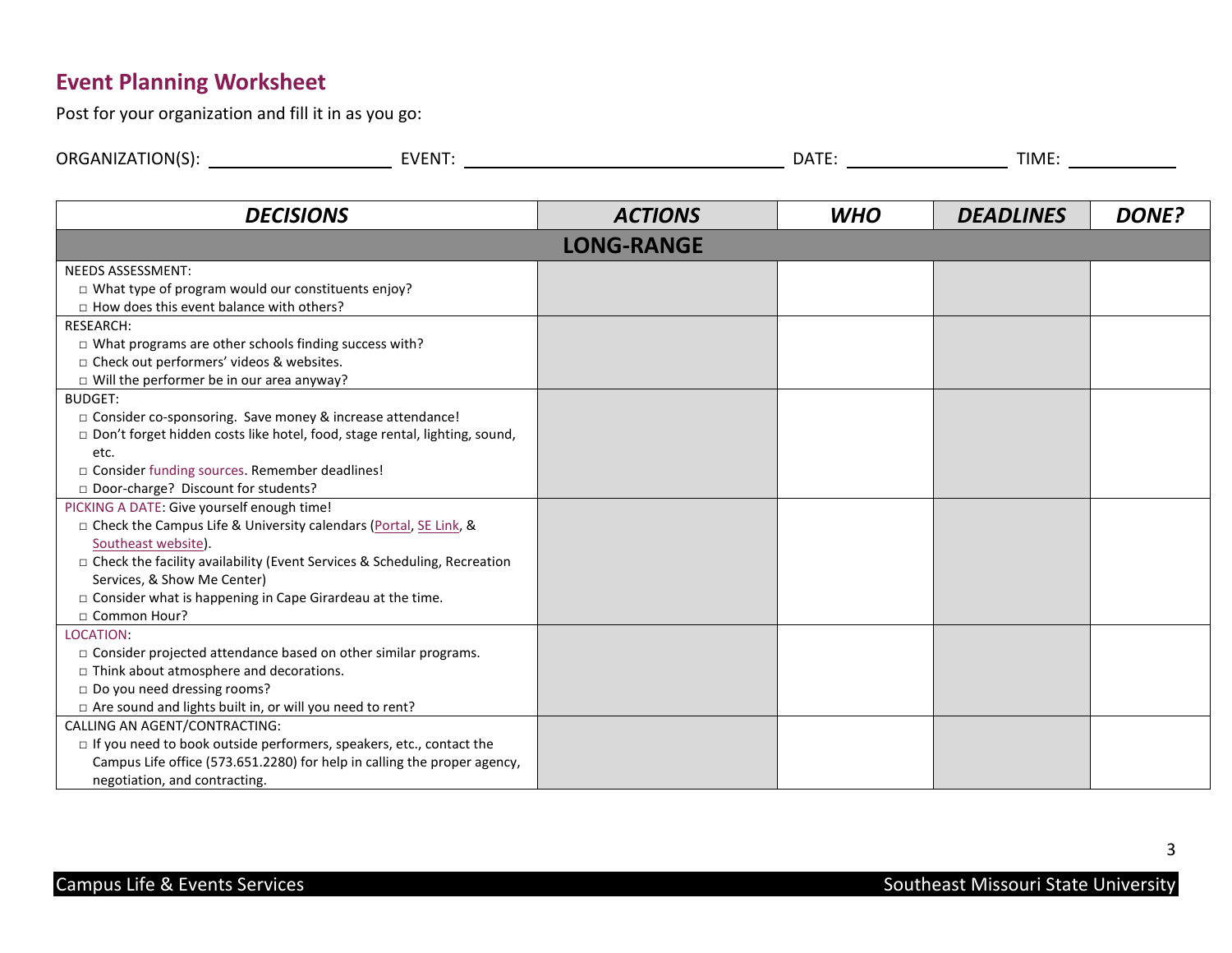# **Event Planning Worksheet, cont.**

| <b>DECISIONS</b>                                                                           | <b>ACTIONS</b>   | <b>WHO</b> | <b>DEADLINES</b> | <b>DONE?</b> |
|--------------------------------------------------------------------------------------------|------------------|------------|------------------|--------------|
|                                                                                            | <b>MID-RANGE</b> |            |                  |              |
| LOGISTICS:                                                                                 |                  |            |                  |              |
| $\Box$ Do the paperwork for campus regulations (i.e., Evening Social function,             |                  |            |                  |              |
| Catering Exemption).                                                                       |                  |            |                  |              |
| $\Box$ Meet with the facility manager. Diagram the room setup. Discuss                     |                  |            |                  |              |
| setup/tear down. Use volunteers to cut costs.                                              |                  |            |                  |              |
| $\Box$ Assign a volunteer to be the stage manager for the day of the event (if<br>needed). |                  |            |                  |              |
| □ Transportation - Airline? Car rental? Student volunteers?                                |                  |            |                  |              |
| $\Box$ Begin to draft a minute-by-minute schedule for the day.                             |                  |            |                  |              |
| <b>HOSPITALITY:</b>                                                                        |                  |            |                  |              |
| □ Make hotel reservations (if needed).                                                     |                  |            |                  |              |
| □ Arrange for catering with Chartwells (573.651.2511).                                     |                  |            |                  |              |
| □ Arrange for special requests/riders (dressing room, juice, water, etc.)                  |                  |            |                  |              |
| PROMOTION:                                                                                 |                  |            |                  |              |
| $\Box$ Did you post a Facebook event?                                                      |                  |            |                  |              |
| □ Door prizes, T-shirts, special "sneak preview" events? Be creative!                      |                  |            |                  |              |
| Don't forget to give your sponsors credit!                                                 |                  |            |                  |              |
| <b>VOLUNTEERS:</b>                                                                         |                  |            |                  |              |
| $\Box$ Assign a volunteer coordinator and recruit reliable help.                           |                  |            |                  |              |
| $\Box$ Hold a pre-event meeting to set expectations, schedules, etc.                       |                  |            |                  |              |
| <b>SPECIAL ARRANGEMENTS:</b>                                                               |                  |            |                  |              |
| □ Security - Student volunteers? DPS (573.651.2215)?                                       |                  |            |                  |              |
| □ Do you need to reserve special parking (573.651.2215)?                                   |                  |            |                  |              |
| Don't forget your VIP's (sponsors, administrators, etc.).                                  |                  |            |                  |              |
| $\Box$ Do you need an emcee? Write a script.                                               |                  |            |                  |              |

4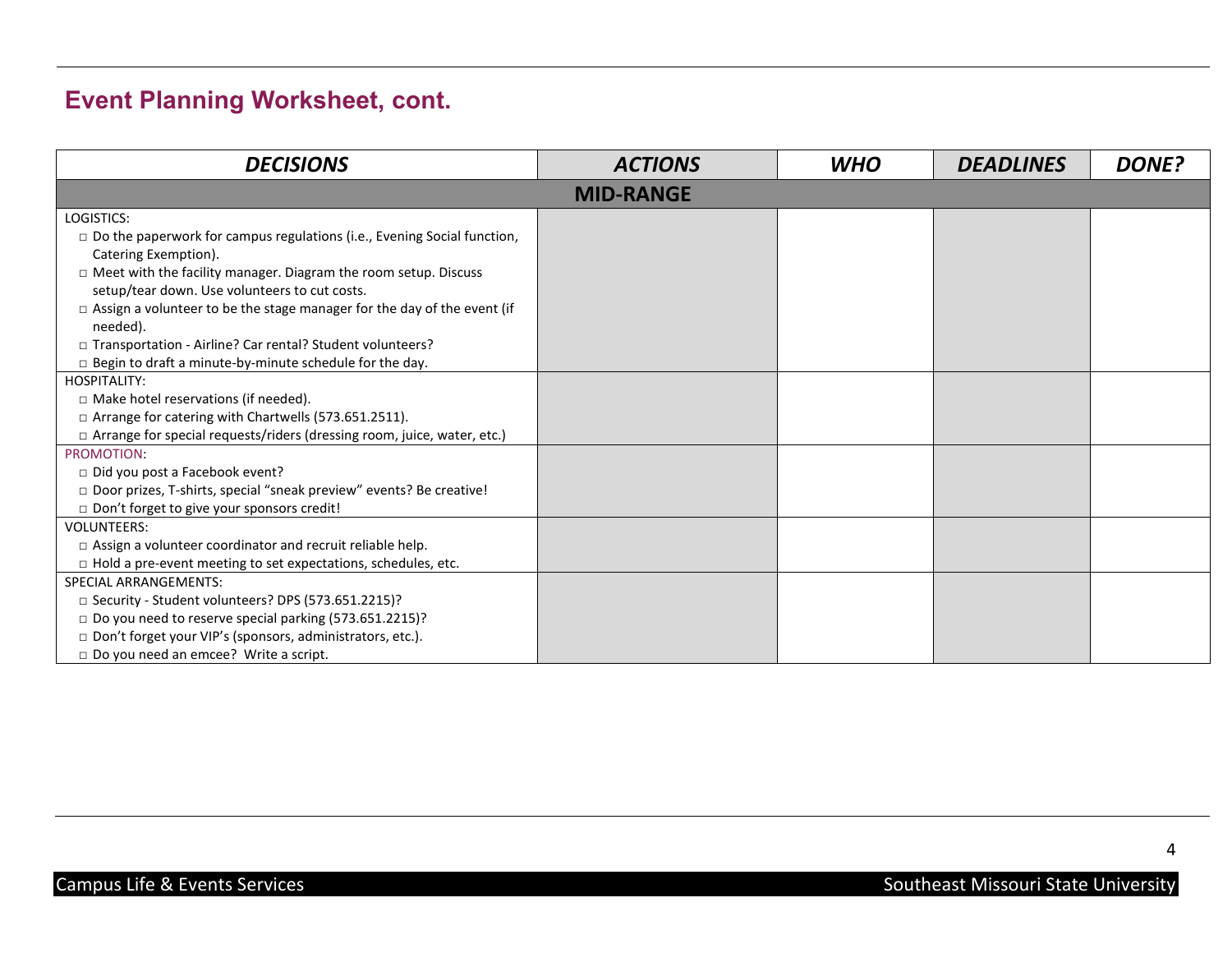# **Event Planning Worksheet, cont.**

| <b>DECISIONS</b>                                                                     | <b>ACTIONS</b>     | <b>WHO</b> | <b>DEADLINES</b> | <b>DONE?</b> |
|--------------------------------------------------------------------------------------|--------------------|------------|------------------|--------------|
|                                                                                      | <b>SHORT-RANGE</b> |            |                  |              |
| ADVANCING CALL/CONFIRMATION:                                                         |                    |            |                  |              |
| $\square$ Finalize your schedule & share with the performer.                         |                    |            |                  |              |
| $\Box$ Give the names of the people they will meet upon arrival.                     |                    |            |                  |              |
| □ Ask about meal preferences.                                                        |                    |            |                  |              |
| $\Box$ Get biographical information for emcee's introduction.                        |                    |            |                  |              |
| $\Box$ Make final arrangements for payment.                                          |                    |            |                  |              |
| $\Box$ Call to confirm the facility, hotel, transportation, catering, security, etc. |                    |            |                  |              |
| $\Box$ Finalize the event schedule with the planning group and the volunteers.       |                    |            |                  |              |
| <b>DECISIONS</b>                                                                     | <b>ACTIONS</b>     | <b>WHO</b> | <b>DEADLINES</b> | <b>DONE?</b> |
| CASH BOX (if needed):                                                                |                    |            |                  |              |
| □ Get change and arrange for storage & security of money.                            |                    |            |                  |              |
| THE BIG DAY:                                                                         |                    |            |                  |              |
| □ Start on time! Be professional.                                                    |                    |            |                  |              |
| □ Begin to collect data for your evaluation. Attendance? Reactions?                  |                    |            |                  |              |
| $\Box$ Have fun and enjoy the show!                                                  |                    |            |                  |              |
| <b>DECISIONS</b>                                                                     | <b>ACTIONS</b>     | <b>WHO</b> | <b>DEADLINES</b> | <b>DONE?</b> |
|                                                                                      | <b>AFTERWARDS</b>  |            |                  |              |
| FOLLOW UP:                                                                           |                    |            |                  |              |
| $\Box$ Send thank you notes to performers, volunteers, sponsors, advisors, etc.      |                    |            |                  |              |
| $\square$ Deposit the money and process receipts.                                    |                    |            |                  |              |
| $\Box$ File everything for future use.                                               |                    |            |                  |              |
| □ Complete an Event Report. Evaluate the program. Save and report the                |                    |            |                  |              |
| data.                                                                                |                    |            |                  |              |
| $\Box$ Begin to plan your next event.                                                |                    |            |                  |              |

5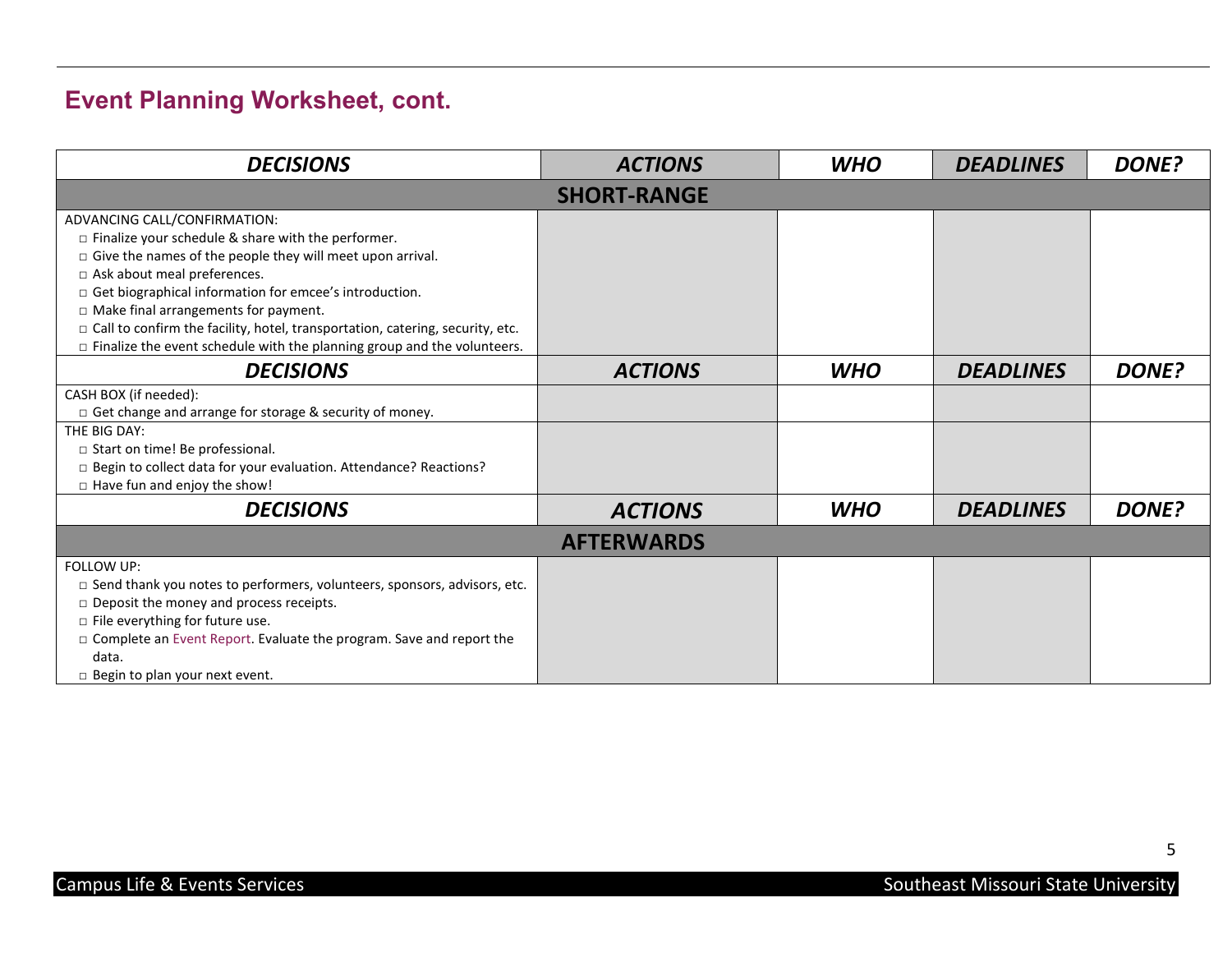# <span id="page-5-0"></span>**Sample Event Report**

This document is available for your use to help you evaluate the success of an event and plan for future events.

| <b>Co-sponsors</b>          |                      | Student Government B.I.C.E. |  |  |
|-----------------------------|----------------------|-----------------------------|--|--|
| <b>Attendance</b>           | <b>Example Total</b> |                             |  |  |
| <b>Cost</b> (attach budget) |                      |                             |  |  |
| <b>Purpose of Program</b>   |                      |                             |  |  |

#### **Description of Event**

#### **SWOT Analysis**

*What are the strengths and weaknesses of the event? What are the opportunities you had and what were the threats to your success?*

| <b>Strengths</b>     | Weaknesses     |
|----------------------|----------------|
|                      |                |
|                      |                |
|                      |                |
|                      |                |
|                      |                |
|                      |                |
|                      |                |
| <b>Opportunities</b> | <b>Threats</b> |
|                      |                |
|                      |                |
|                      |                |
|                      |                |
|                      |                |